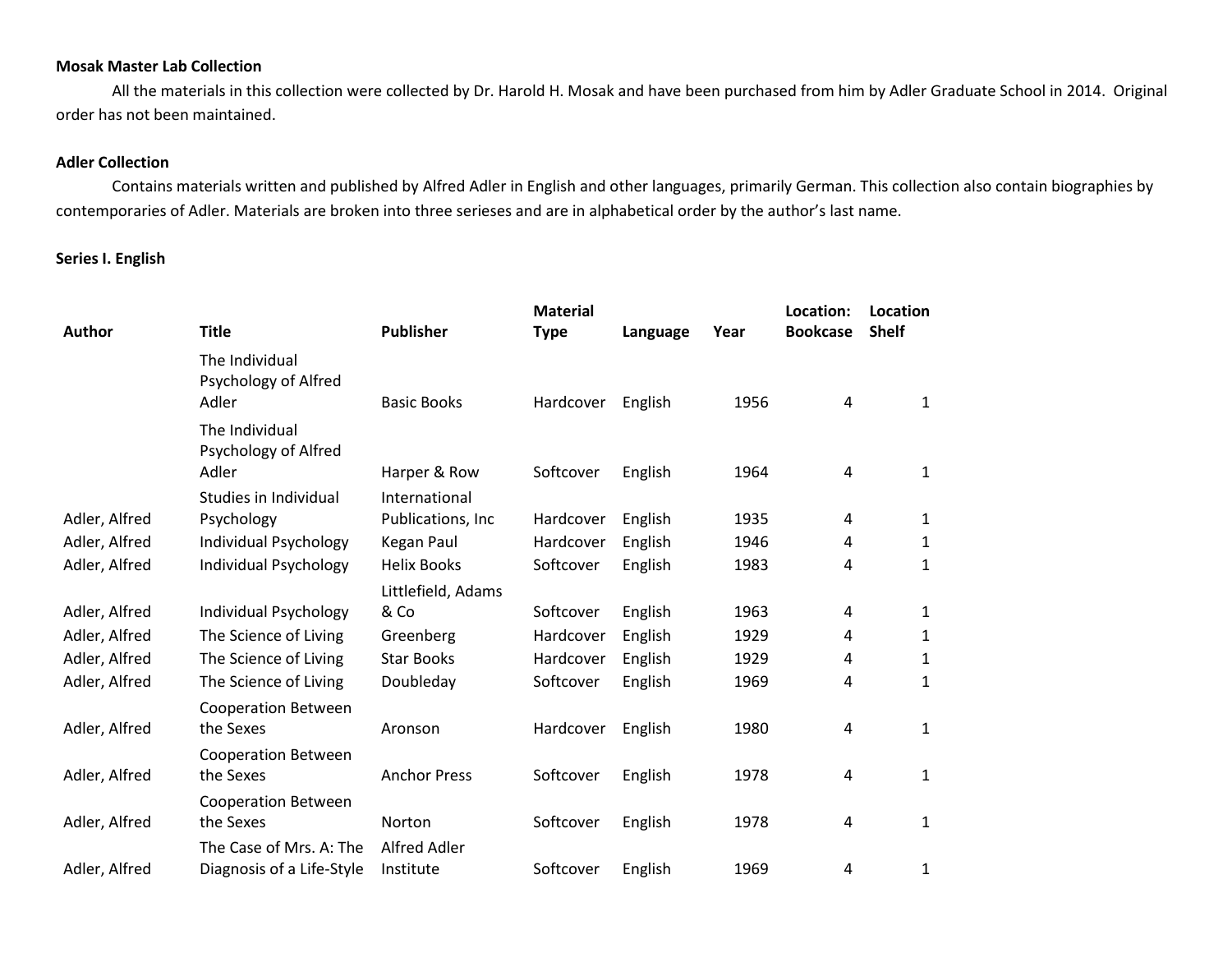|               | The Case of Mrs. A: The                    |                       |           |         |      |   |                                  |
|---------------|--------------------------------------------|-----------------------|-----------|---------|------|---|----------------------------------|
| Adler, Alfred | Diagnosis of a Life-Style                  |                       | Softcover | English | 1969 | 4 | $\mathbf{1}$                     |
|               |                                            | George Allen and      |           |         |      |   |                                  |
| Adler, Alfred | The Case of Miss R                         | Unwin                 | Hardcover | English | 1929 | 4 | $\mathbf{1}$                     |
| Adler, Alfred | The Case of Miss R                         | Greenberg             | Hardcover | English | 1929 | 4 | $\mathbf{1}$                     |
|               | What Life Should Mean                      | Little, Brown, and    |           |         |      |   |                                  |
| Adler, Alfred | to You                                     | Company               | Hardcover | English | 1931 | 4 | $\mathbf{1}$                     |
|               | What Life Should Mean                      |                       |           |         |      |   |                                  |
| Adler, Alfred | to You                                     | Allen and Unwin       | Hardcover | English | 1952 | 4 | $\mathbf{1}$                     |
|               | What Life Should Mean                      |                       |           |         |      |   |                                  |
| Adler, Alfred | to You                                     | Allen and Unwin       | Softcover | English | 1962 | 4 | $\mathbf 1$                      |
|               | What Life Could Mean                       |                       |           |         |      |   |                                  |
| Adler, Alfred | to You                                     | Oneworld              | Softcover | English | 1992 | 4 | $\mathbf 1$                      |
|               | What Life Could Mean                       |                       |           |         |      |   |                                  |
| Adler, Alfred | to You                                     | Oneworld              | Softcover | English | 1992 | 4 | $\mathbf{1}$                     |
| Adler, Alfred | Social Interest                            | Capricorn             | Softcover | English | 1964 | 4 | $\mathbf{1}$                     |
|               | <b>Superiority and Social</b>              |                       |           |         |      |   |                                  |
| Adler, Alfred | Interest                                   | Routledge             | Hardcover | English | 1965 | 4 | $\mathbf 1$                      |
|               | <b>Superiority and Social</b>              |                       |           |         |      |   |                                  |
| Adler, Alfred | Interest                                   | Ansbacher             | Hardcover | English | 1964 | 4 | $\mathbf{1}$                     |
|               | <b>Superiority and Social</b>              |                       |           |         |      |   |                                  |
| Adler, Alfred | Interest                                   | Norton                | Softcover | English | 1979 | 4 | $\mathbf 1$                      |
|               | <b>Superiority and Social</b>              |                       |           |         |      |   |                                  |
| Adler, Alfred | Interest                                   | Norton                | Softcover | English | 1979 | 4 | $\mathbf{1}$                     |
|               | The Neurotic                               | Dood Mead and         |           |         |      |   |                                  |
| Adler, Alfred | Constitution                               | Company               | Hardcover | English | 1930 | 4 | $\mathbf{1}$                     |
| Adler, Alfred | <b>Problems of Neurosis</b>                | Kegan Paul            | Hardcover | English | 1929 | 4 | $\mathbf{1}$                     |
| Adler, Alfred | <b>Problems of Neurosis</b>                | Harper & Row          | Softcover | English | 1964 | 4 | $\mathbf{1}$                     |
|               | Sex, Personality, and<br>the Establishment |                       | Softcover |         | 1970 |   |                                  |
| Adler, Alfred |                                            | Allen and Unwin       | Hardcover | English |      | 4 | $\overline{2}$<br>$\overline{2}$ |
| Adler, Alfred | Guiding the Child                          | The Nervous and       |           | English | 1949 | 4 |                                  |
|               | Study of Organ                             | <b>Mental Disease</b> |           |         |      |   |                                  |
|               | Inferiority and its                        | Publishing            |           |         |      |   |                                  |
| Adler, Alfred | <b>Psychial Compensation</b>               | Company               | Hardcover | English | 1917 | 4 | $\overline{2}$                   |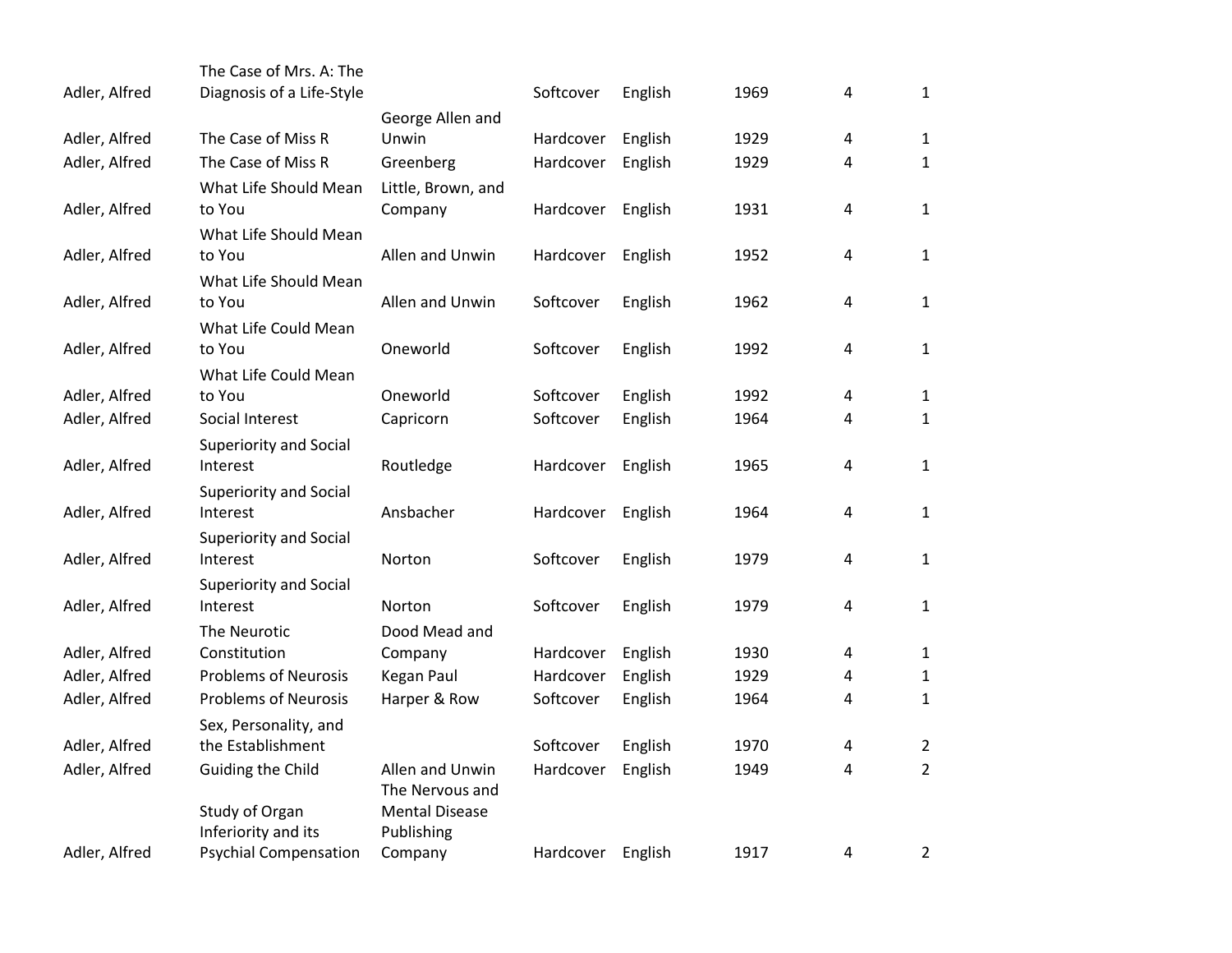| Adler, Alfred                    | <b>Understanding Human</b><br>Nature | Greenberg                  | Hardcover | English | 1946 | 4 | $\overline{2}$ |
|----------------------------------|--------------------------------------|----------------------------|-----------|---------|------|---|----------------|
| Adler, Alfred                    | <b>Understanding Human</b><br>Nature | Tower                      | Hardcover | English | 1941 | 4 | $\overline{2}$ |
|                                  | <b>Understanding Human</b>           |                            |           |         |      |   |                |
| Adler, Alfred                    | Nature                               | Greenberg                  | Hardcover | English | 1927 | 4 | $\overline{2}$ |
| Adler, Alfred                    | <b>Understanding Human</b><br>Nature | A Premier Book             | Softcover | English | 1959 | 4 | $\overline{2}$ |
|                                  | <b>Understanding Human</b>           |                            |           |         |      |   |                |
| Adler, Alfred                    | Nature                               | Oneworld                   | Softcover | English | 1992 | 4 | $\overline{2}$ |
| Adler, Alfred                    | Understanding Life                   | Hazelden                   | Softcover | English | 1998 | 4 | $\overline{2}$ |
|                                  | Souvenirs Fresh and                  |                            |           |         |      |   |                |
| Adler, Alfred                    | Rancid                               | <b>Grove Press</b>         | Softcover | English | 1983 | 4 | $\overline{2}$ |
| Adler, Alfred                    | The Pattern of Life                  | Cosmopolitan               | Hardcover | English | 1930 | 4 | $\overline{2}$ |
| Adler, Alfred                    | The Pattern of Life                  | Cosmopolitan               | Softcover | English | 1982 | 4 | $\overline{2}$ |
|                                  | The Education of                     |                            |           |         |      |   |                |
| Adler, Alfred                    | Children                             | Gateway                    | Softcover | English | 1930 | 4 | $\overline{2}$ |
| Adler, Alfred                    | The Problem Child                    | Capricorn                  | Softcover | English | 1963 | 4 | $\overline{2}$ |
|                                  | The Education of the                 |                            |           |         |      |   |                |
| Adler, Alfred                    | Individual                           | Greenwood                  | Hardcover | English | 1958 | 4 | 2              |
|                                  |                                      | International              |           |         |      |   |                |
| Friedman, Paul                   | On Suicide                           | <b>Universities Press</b>  | Hardcover | English | 1967 | 4 | $\overline{2}$ |
| Schirmacher, W.,<br>Nebelung, S. | German Essays on<br>Psychology       | Continuum                  | Hardcover | English | 2001 | 4 | $\overline{2}$ |
|                                  | The Collected Clinical               |                            |           |         |      |   |                |
|                                  | Works of Alfred Adler:               | <b>Classical Adlerian</b>  |           |         |      |   |                |
| Stein, Henry T.                  | The Neurotic Character               | <b>Translation Project</b> | Softcover | English | 2002 | 4 | $\overline{2}$ |
|                                  | The Collected Clinical               |                            |           |         |      |   |                |
|                                  | Works of Alfred Adler:               |                            |           |         |      |   |                |
|                                  | Journal Articles: 1898-              |                            |           |         |      |   |                |
|                                  | 1909; A Study of Organ               | Classical Adlerian         |           |         |      |   |                |
| Stein, Henry T.                  | Inferiority: 1907                    | <b>Translation Project</b> | Softcover | English | 2002 | 4 | $\overline{2}$ |
|                                  | The Collected Clinical               |                            |           |         |      |   |                |
|                                  | Works of Alfred Adler:               |                            |           |         |      |   |                |
|                                  | Journal Articles: 1910-              | <b>Classical Adlerian</b>  |           |         |      |   |                |
| Stein, Henry T.                  | 1913                                 | <b>Translation Project</b> | Softcover | English | 2003 | 4 | $\overline{2}$ |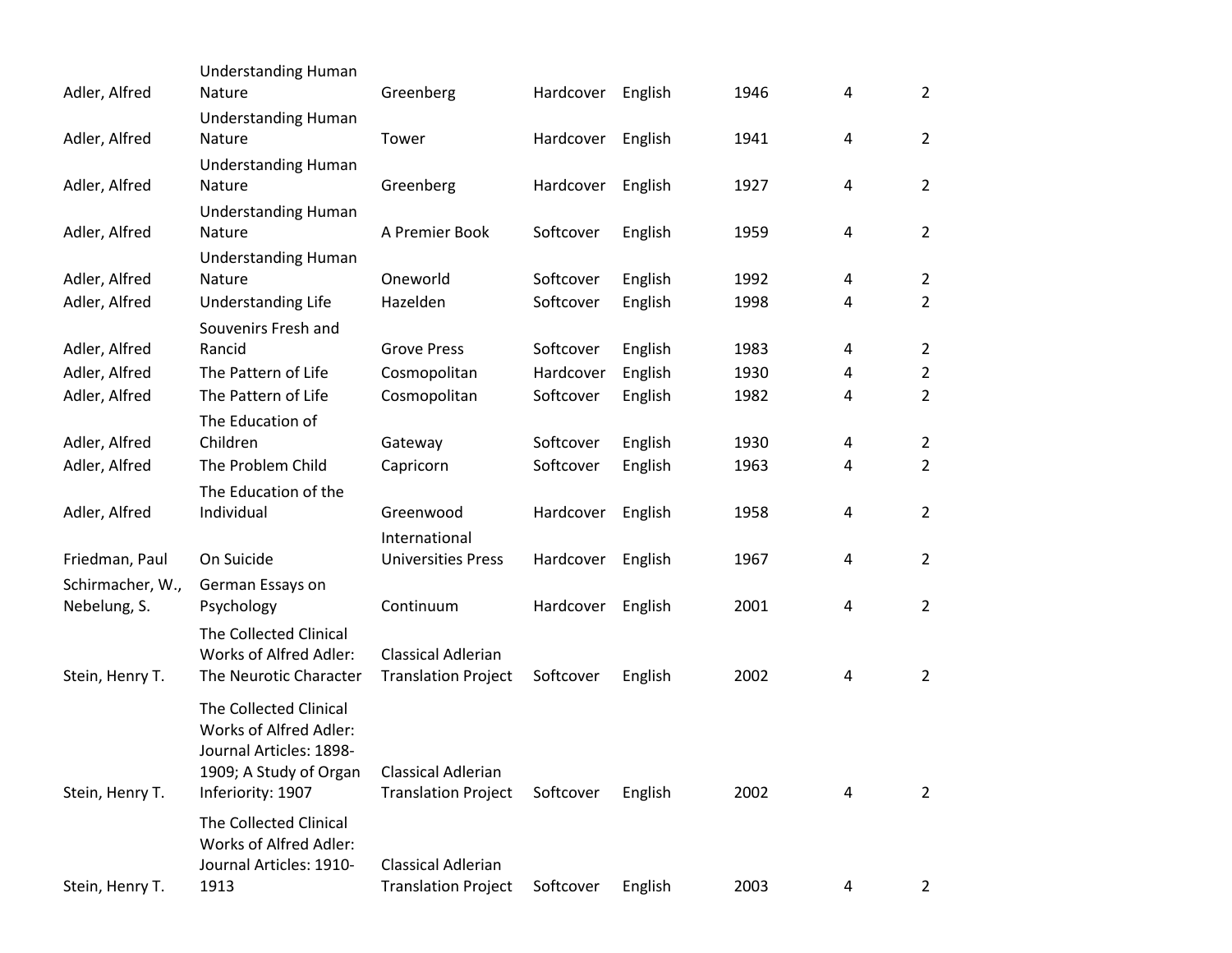| Stein, Henry T. | The Collected Clinical<br>Works of Alfred Adler:<br>Journal Articles: 1914-<br>1920                | <b>Classical Adlerian</b><br><b>Translation Project</b> | Softcover | English | 2003 | 4              | $\overline{2}$ |
|-----------------|----------------------------------------------------------------------------------------------------|---------------------------------------------------------|-----------|---------|------|----------------|----------------|
| Stein, Henry T. | The Collected Clinical<br>Works of Alfred Adler:<br>Journal Articles: 1921-<br>1926                | Classical Adlerian<br><b>Translation Project</b>        | Softcover | English | 2004 | $\overline{4}$ | $\overline{2}$ |
| Stein, Henry T. | The Collected Clinical<br>Works of Alfred Adler:<br>Journal Articles: 1927-<br>1931                | <b>Classical Adlerian</b><br><b>Translation Project</b> | Softcover | English | 2004 | 4              | $\overline{2}$ |
| Stein, Henry T. | The Collected Clinical<br>Works of Alfred Adler:<br>Journal Articles: 1931-<br>1937                | <b>Classical Adlerian</b><br><b>Translation Project</b> | Softcover | English | 2005 | 4              | $\overline{2}$ |
| Stein, Henry T. | The Collected Clinical<br>Works of Alfred Adler:<br>Lectures to Physicians<br>and Medical Students | Classical Adlerian<br><b>Translation Project</b>        | Softcover | English | 2005 | 4              | $\overline{2}$ |
| Stein, Henry T. | The Collected Clinical<br>Works of Alfred Adler:<br><b>Case Histories</b>                          | <b>Classical Adlerian</b><br><b>Translation Project</b> | Softcover | English | 2005 | 4              | $\overline{2}$ |
| Stein, Henry T. | The Collected Clinical<br>Works of Alfred Adler:<br>Case Readings and<br>Demonstrations            | <b>Classical Adlerian</b><br><b>Translation Project</b> | Softcover | English | 2005 | 4              | $\overline{2}$ |
| Stein, Henry T. | The Collected Clinical<br>Works of Alfred Adler:<br><b>Education for</b><br>Prevention             | <b>Classical Adlerian</b><br><b>Translation Project</b> | Softcover | English | 2006 | 4              | $\overline{2}$ |
|                 | <b>The Collected Clinical</b><br>Works of Alfred Adler:<br>The General System of                   | <b>Classical Adlerian</b>                               | Softcover |         | 2006 | 4              |                |
| Stein, Henry T. | Individual Psychology                                                                              | <b>Translation Project</b>                              |           | English |      |                | $\overline{2}$ |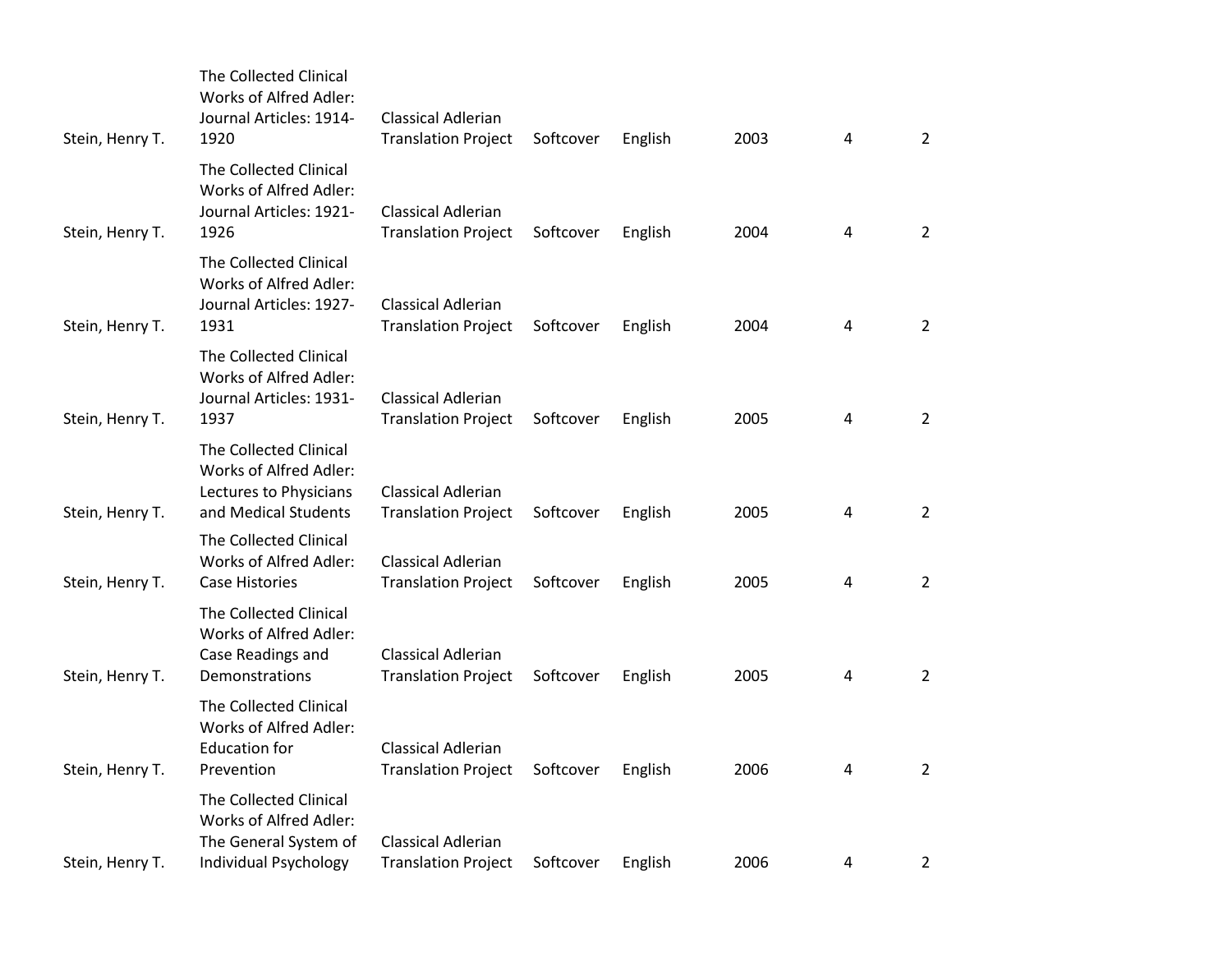| Stone, M.H.;   | Adler Speaks: The                        |                   |      |  |
|----------------|------------------------------------------|-------------------|------|--|
| Drescher, K.A. | Lectures of Alfred Adler iUniverse, Inc. | Softcover English | 2004 |  |

# **Series II. Foreign Language**

|                  |                                          |                      | <b>Material</b> |           |      | Location:       | Location       |
|------------------|------------------------------------------|----------------------|-----------------|-----------|------|-----------------|----------------|
| <b>Author</b>    | <b>Title</b>                             | <b>Publisher</b>     | <b>Type</b>     | Language  | Year | <b>Bookcase</b> | <b>Shelf</b>   |
| Wexberg,         |                                          |                      |                 |           |      |                 |                |
| Erwin; Adler,    | Handbuch der                             |                      |                 |           |      |                 |                |
| Alfred           | IndividualPsychologie I                  | E.J. Bonset          | Hardcover       | German    | 1966 | 4               | $\overline{3}$ |
| Wexberg,         |                                          |                      |                 |           |      |                 |                |
| Erwin; Adler,    | Handbuch der                             |                      |                 |           |      |                 |                |
| Alfred           | IndividualPsychologie II                 | E.J. Bonset          | Hardcover       | German    | 1966 | 4               | 3              |
| Adler, Alfred    | De Zin Van Het Leven                     | Erven J. Bijleveld   | Hardcover       | Dutch     | 1950 | 4               | 3              |
| Jahn, Liz Ernst; | religion und individual-                 |                      |                 |           |      |                 |                |
| Adler, Alfred    | psychologie                              | Wien und Leipzig     | Hardcover       | German    | 1933 | 4               | 3              |
| Adler, Alfred    | Menneske Kundskab                        | <b>NYT Bibliotek</b> | Hardcover       | Danish    | 1930 | 4               | 3              |
| Adler, Alfred    | A Ciência de Viver                       |                      | Hardcover       | Portugese | 1950 | 4               | 3              |
| Adler, Alfred    | Menschen Kennis                          | Erven J. Bijleveld   | Hardcover       | Dutch     | 1934 | 4               | 3              |
|                  | Individuum und<br>Gemeinschaft Schriften |                      |                 |           |      |                 |                |
|                  | der Internationalen                      |                      |                 |           |      |                 |                |
|                  | Gesellschaft fur                         |                      |                 |           | 1926 |                 |                |
| Adler, Alfred    | Individualpsychologie                    |                      | Hardcover       | German    |      | 4               | 3              |
| Adler, Alfred    | Levens-Problemen                         | Erven J. Bijleveld   | Hardcover       | Dutch     | 1937 | 4               | 3              |
|                  |                                          | N.V.                 |                 |           |      |                 |                |
| Adler, Alfred    | Het Moeilijke Kind                       | Wereldbibliotheek    | Hardcover       | Dutch     | 1934 | 4               | 3              |
|                  |                                          |                      |                 |           |      |                 |                |
|                  | Die Technik der                          | Verlag Von J.F.      |                 |           |      |                 |                |
| Adler, Alfred    | Individual-Psychologie II                | Bergmann             | Hardcover       | German    | 1930 | 4               | 3              |
|                  | Uber den Nervösen                        | Verlag Von J.F.      |                 |           |      |                 |                |
| Adler, Alfred    | Charakter                                | Bergmann             | Hardcover       | German    | 1922 | 4               | 3              |
|                  | La Compensation                          |                      |                 |           |      |                 |                |
| Adler, Alfred    | Psychique                                | Payot                | Softcover       | French    | 1956 | 4               | 3              |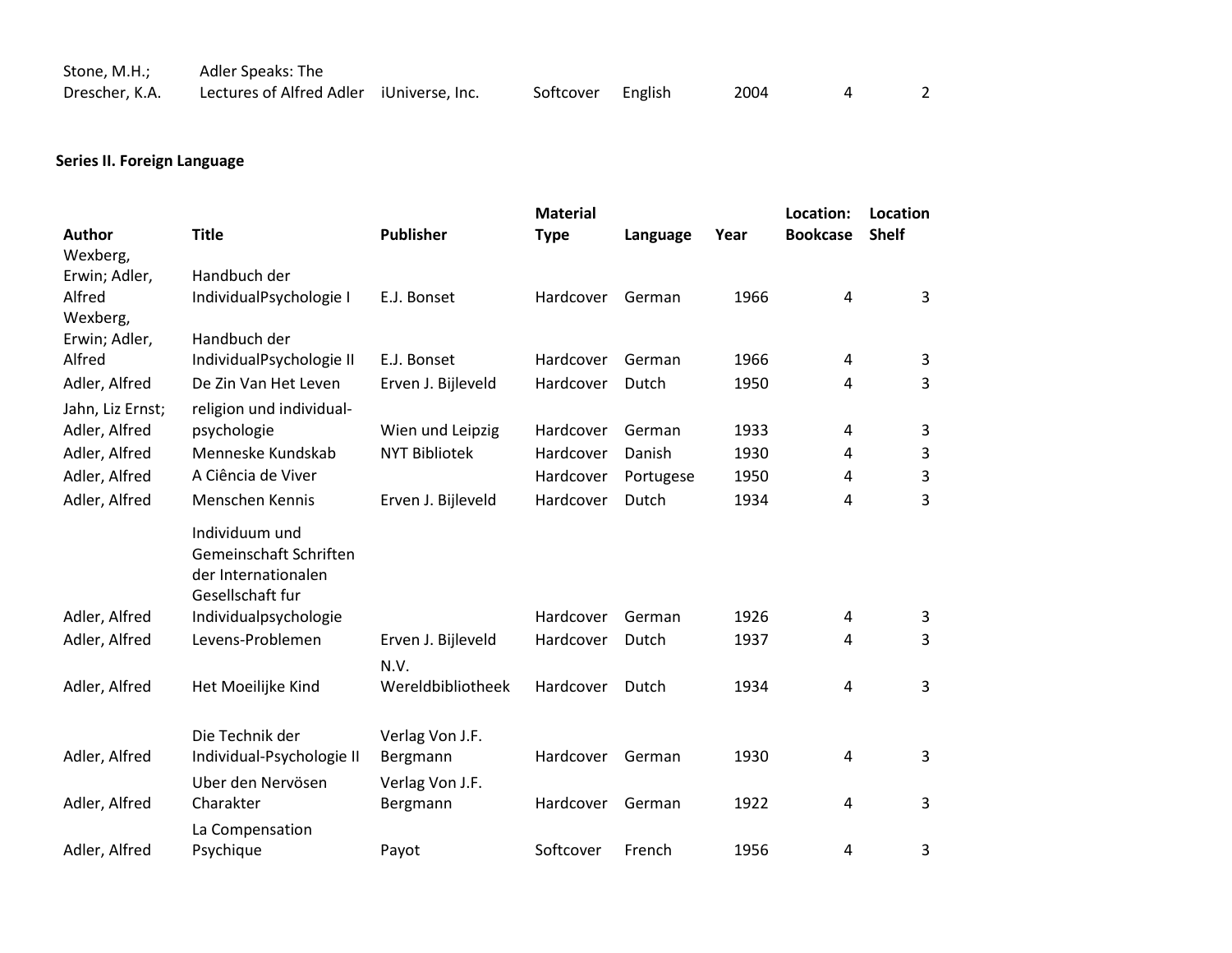| Adler, Alfred | Le Temperament<br>Nerveaux                       | Payot                           | Softcover | French  | 1948 | 4 | 3 |
|---------------|--------------------------------------------------|---------------------------------|-----------|---------|------|---|---|
|               | Pratique et Theorie de<br>la Psychologie         |                                 |           |         |      |   |   |
| Adler, Alfred | Individuelle Comparee                            | Payot                           | Softcover | French  | 1961 | 4 | 3 |
|               |                                                  | Verlag Von J.F.                 |           |         |      |   |   |
| Adler, Alfred | Heilen und Bilden                                | Bergmann                        | Hardcover | German  | 1914 | 4 | 3 |
| Adler, Alfred | Religion et Psychologie<br>Individuelle Comparee | Payot                           | Softcover | French  | 1958 | 4 | 3 |
|               | De Psychologie Van Het<br>Individueele op School |                                 |           |         |      |   |   |
| Adler, Alfred | en in het Gezin                                  | Erven J. Bijleveld              | Hardcover | Dutch   | 1933 | 4 | 3 |
|               |                                                  | International<br>Association of |           |         |      |   |   |
|               | Alfred Adler zum                                 | Individual                      |           |         |      |   |   |
|               | Gedenken                                         | Psychology                      | Softcover | German  | 1957 | 4 | 3 |
| Adler, Alfred | La Psicologia Indiviual y<br>la Escuela          | Biblioteca<br>Pedagogica        | Softcover | Spanish | ?    | 4 | 3 |
| Adler, Alfred | ΑΝΘΡΩΠΟΓΝΩΣΙΑ                                    |                                 | Softcover | Greek   | 1948 | 4 | 3 |
|               |                                                  | Bokförlaget natur               |           |         |      |   |   |
| Adler, Alfred | <b>Livets Mening</b>                             | och kultur                      | Softcover | Swedish | 1934 | 4 | 3 |
|               | Connaissance de                                  |                                 |           |         |      |   |   |
| Adler, Alfred | l'homme                                          | Payot                           | Softcover | French  | 1949 | 4 | 3 |
|               |                                                  | Verlag Von J.F.                 |           |         |      |   |   |
| Adler, Alfred | Menschen Kenntnis                                | Bergmann                        | Hardcover | German  | 1929 | 4 | 3 |
|               |                                                  | Latino Americana,               |           |         |      |   |   |
| Adler, Alfred | El Caracter Neurotico                            | SA                              | Hardcover | Spanish | 1912 | 4 | 3 |
|               | Praxis und Theorie der                           | Verlag Von J.F.                 |           |         |      |   |   |
| Adler, Alfred | Individual Psychologie                           | Bergmann                        | Hardcover | German  | 1920 | 4 | 3 |
| Adler, Alfred | Le Sens de la Vie                                | Payot                           | Softcover | French  | 1950 | 4 | 3 |
|               | Hebrew title, contains<br>The Science of Living, |                                 |           |         |      |   |   |
|               | and others                                       |                                 | Hardcover | Hebrew  |      | 4 | 3 |
|               | reprint of the above                             |                                 | Softcover | Hebrew  |      | 4 | 3 |
| Adler, Alfred | Mensen Kennis                                    | Erven J. Bijleveld              | Hardcover | Dutch   | 1958 | 4 | 3 |
| Adler, Alfred | De Zin des Levens                                | Erven J. Bijleveld              | Hardcover | Dutch   | 1935 | 4 | 3 |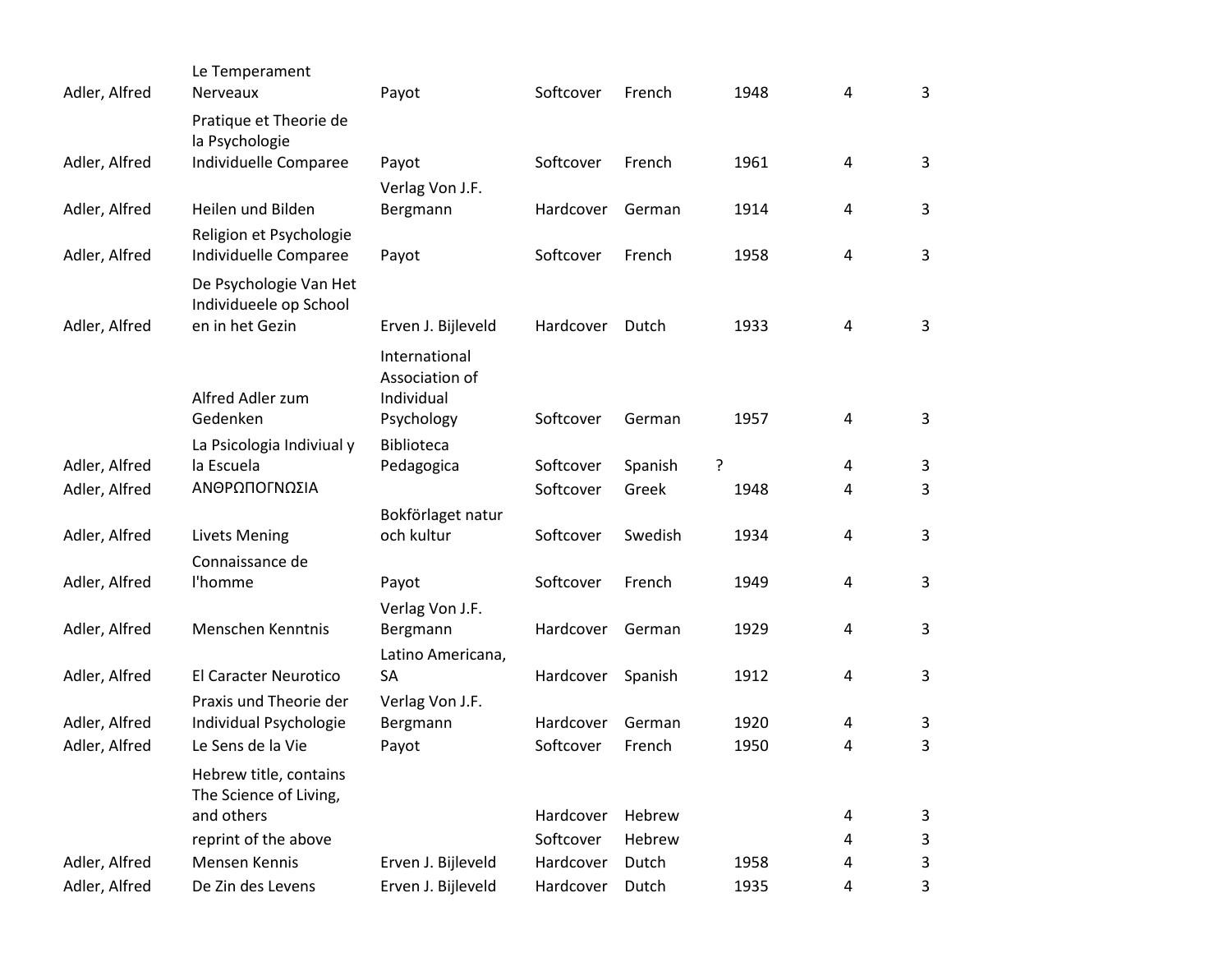|               | Selbsterziehung des      | Verlag Von J.F. |           |          |      |                |                         |
|---------------|--------------------------|-----------------|-----------|----------|------|----------------|-------------------------|
| Adler, Alfred | Charakters               | Bergmann        | Softcover | German   | 1930 | 4              | 3                       |
| Adler, Alfred | Bireysel Psikoloji       |                 | Softcover | Turkish  | 2011 | 4              | 3                       |
| Adler, Alfred | <b>Bireysel Ruhbilim</b> |                 | Softcover | Turkish  | 2008 | $\overline{4}$ | $\mathbf{3}$            |
| Adler, Alfred | Insani Tanima Sanati     |                 | Softcover | Turkish  | 1997 | 4              | $\overline{3}$          |
|               | Eğitim Eğitimi Zor       |                 |           |          |      |                |                         |
| Adler, Alfred | Çocuklarin Psikolojisi   |                 | Softcover | Turkish  | 2000 | 4              | $\overline{3}$          |
|               | Superioridad e Interes   |                 |           |          |      |                |                         |
| Adler, Alfred | Social                   |                 | Softcover | Spanish  | 1976 | 4              | 3                       |
| Adler, Alfred | Kinder-Erziehung         |                 | Softcover | German   | 1980 | 4              | 3                       |
| Adler, Alfred | L'Enfant Difficile       | Payot           | Softcover | French   | 1949 | 4              | 4                       |
| Adler, Alfred | Insanin Doğasi           |                 | Softcover | Turkish  | 2004 | 4              | $\overline{\mathbf{4}}$ |
| Adler, Alfred | Poznavanje Čoveka        |                 | Softcover | Turkish  |      | 4              | 4                       |
| Adler, Alfred | Cunoasterea Omului       |                 | Softcover | Romanian | 1996 | 4              | 4                       |
| Adler, Alfred | Insan Tabiatini Tanima   |                 | Softcover | Turkish  | 1994 | 4              | $\overline{4}$          |
|               | Le "journal" de Claire   |                 |           |          |      |                |                         |
| Adler, Alfred | Macht                    |                 | Softcover | French   | 1981 | 4              | 4                       |
| Adler, Alfred | Yaşama Sanati            |                 | Softcover | Turkish  | 2003 | 4              | 4                       |
|               | Im Banne seines          |                 |           |          |      |                |                         |
| Adler, Alfred | Unbewußten               |                 | Softcover | German   | 1994 | 4              | 4                       |
| Adler, Alfred | Sorunlu Okul Cocugu      |                 | Softcover | Turkish  | 2005 | 4              | 4                       |
| Adler, Alfred | Sensul Vietii            |                 | Softcover | Romanian | 1959 | 4              | 4                       |
|               | Psihologia Scolarului    |                 |           |          |      |                |                         |
| Adler, Alfred | Greu Educabil            |                 | Softcover | Romanian | 1995 | 4              | 4                       |
|               | La Cooperazione Tra i    |                 |           |          |      |                |                         |
| Adler, Alfred | Sessi                    |                 | Softcover | Italian  | 2001 | 4              | 4                       |
|               | Okulda Güc Eğitilebilir  |                 |           |          |      |                |                         |
| Adler, Alfred | Cocuklar                 |                 | Softcover | Turkish  | 2005 | 4              | $\overline{4}$          |
|               | Alder E Nijinsky: Da un  |                 |           |          |      |                |                         |
|               | incontro: ipotesi sulla  |                 |           |          |      |                |                         |
| Adler, Alfred | schizofrenia             |                 | Softcover | Italian  | 1981 | 4              | $\overline{4}$          |
|               | Individual-Psychologie   |                 |           |          |      |                |                         |
| Adler, Alfred | in der Schule            |                 | Softcover | German   | 1920 | 4              | 4                       |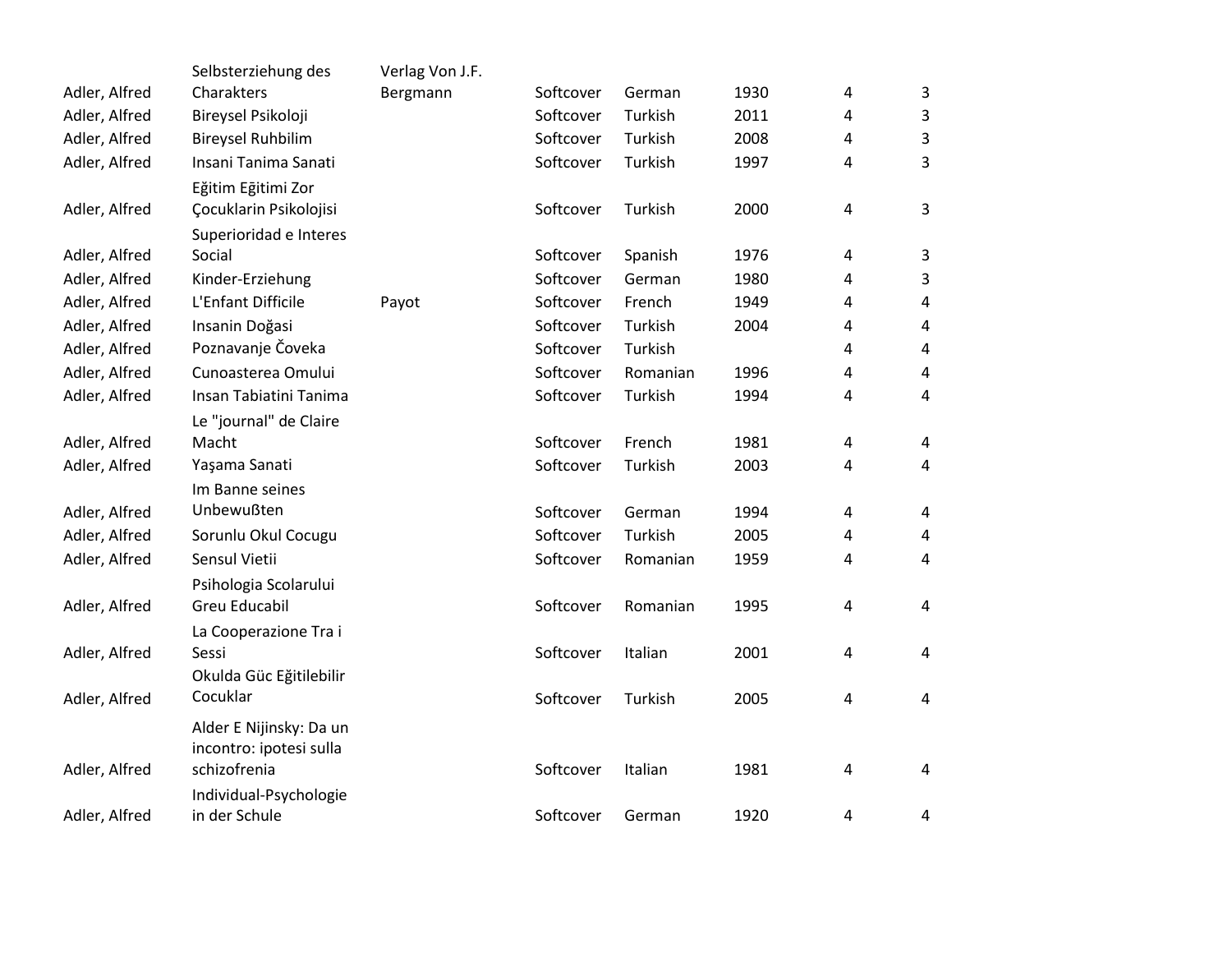|               | Aspirazione alla                        |           |          |      |                |                |
|---------------|-----------------------------------------|-----------|----------|------|----------------|----------------|
| Adler, Alfred | Superiorita e<br>Sentimento Comunitario | Softcover | Italian  | 2008 | $\sqrt{4}$     | 4              |
| Adler, Alfred | Il Carattere dei Nevrotici              | Softcover | Italian  | 2008 | $\overline{4}$ | 4              |
|               | Il Temperamento                         |           |          |      |                |                |
| Adler, Alfred | Nervoso                                 | Softcover | Italian  | 1976 | $\sqrt{4}$     | $\overline{4}$ |
| Adler, Alfred | Il Senso Della Vita                     | Softcover | Italian  | 1990 | 4              | 4              |
| Adler, Alfred | Cocuk Eğitimi                           | Softcover | Turkish  |      | $\sqrt{4}$     | 4              |
| Adler, Alfred | L'enfant Difficile                      | Softcover | French   | 1949 | 4              | 4              |
|               | L'enfant Caracteriel a                  |           |          |      |                |                |
| Adler, Alfred | l'ecole                                 | Softcover | French   | 2002 | $\sqrt{4}$     | 4              |
| Adler, Alfred | El Caracter Neurotico                   | Softcover | Spanish  | 1971 | $\overline{4}$ | 4              |
|               | La Educacion de los                     |           |          |      |                |                |
| Adler, Alfred | Niños                                   | Softcover | Spanish  | 1967 | $\sqrt{4}$     | 4              |
| Adler, Alfred | Les Nevroses                            | Softcover | French   | 1969 | 4              | 4              |
|               | Conocimiento del                        |           |          |      |                |                |
| Adler, Alfred | Hombre                                  | Softcover | Spanish  | 1975 | $\overline{4}$ | 4              |
| Adler, Alfred | Le Sens de la Vie                       | Softcover | French   | 1950 | 4              | $\overline{4}$ |
| Adler, Alfred | L'education des Enfants                 | Softcover | French   |      | 4              | 4              |
|               | Connaissance de                         |           |          |      |                |                |
| Adler, Alfred | l'homme                                 | Softcover | French   |      | 4              | 4              |
|               | Le Temperament                          |           |          |      |                |                |
| Adler, Alfred | <b>Nerveux</b>                          | Softcover | French   |      | $\sqrt{4}$     | 4              |
| Adler, Alfred | El Nino Dificil                         | Softcover | Spanish  | 1963 | 4              | 4              |
| Adler, Alfred | Sens życia                              | Hardcover | Polish   | 1986 | $\overline{4}$ | 4              |
|               | Individualna Psihologija:               |           |          |      |                |                |
| Adler, Alfred | Praksa I Teorija                        | Hardcover | Croation |      | $\pmb{4}$      | 4              |
| Adler, Alfred | Psihologija Deteta                      | Hardcover | Croation |      | $\overline{4}$ | $\overline{4}$ |
| Adler, Alfred | O Nervoznom Karakteru                   | Hardcover | Croation |      | $\overline{4}$ | 4              |
| Adler, Alfred | O Nervoznom Karakteru                   | Hardcover | Croation |      | 4              | 4              |
| Adler, Alfred | Smisao Zivota                           | Hardcover | Croation |      | 4              | $\overline{4}$ |
| Adler, Alfred | Poznavanje Zivota                       | Hardcover | Croation |      | 4              | 4              |
| Adler, Alfred | La Psicologia Individuale               | Softcover | Italian  | 1983 | 4              | 4              |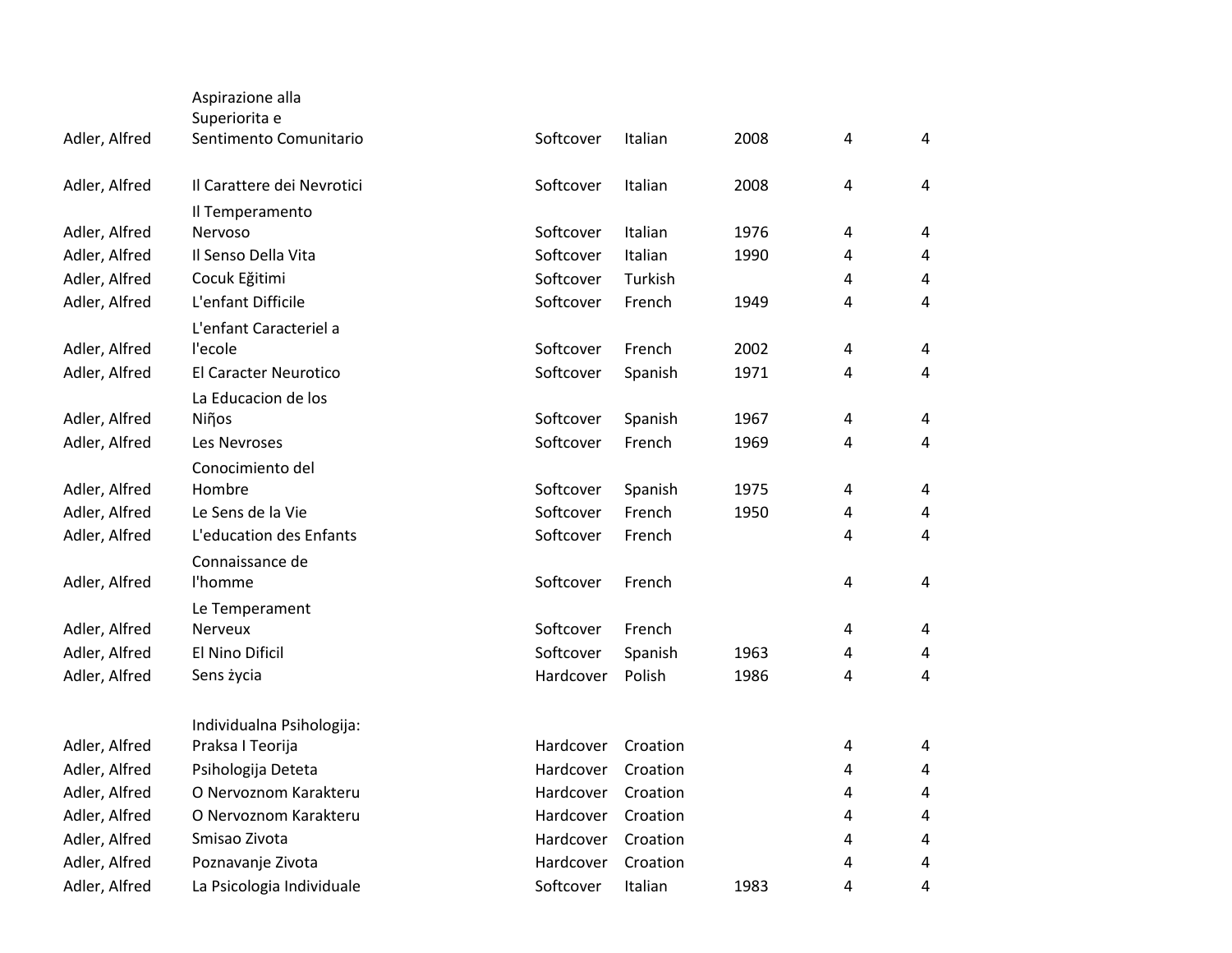| Adler, Alfred | El Sentido de la Vida                         | Softcover | Spanish        | 1973 | 4 | 4 |
|---------------|-----------------------------------------------|-----------|----------------|------|---|---|
| Adler, Alfred | Ecole et Psychologie<br>Individuelle Comparee | Softcover | French         |      | Д | 4 |
| Adler, Alfred | La Psicologia Individuale<br>Nella Scuola     | Softcover | <b>Italian</b> | 1979 |   | 4 |

## **Series III: Biography**

| <b>Author</b>                                                     | <b>Title</b>                                                    | <b>Publisher</b>                      | <b>Material</b><br><b>Type</b> | Language | Year | Location:<br><b>Bookcase</b> | Location<br><b>Shelf</b> |
|-------------------------------------------------------------------|-----------------------------------------------------------------|---------------------------------------|--------------------------------|----------|------|------------------------------|--------------------------|
| Bottome, Phyllis                                                  | Old Wine                                                        | <b>Stokes</b>                         | Hardcover                      | English  | 1925 | 4                            | 5                        |
|                                                                   | Alfred Adler: A Portrait                                        |                                       |                                |          |      |                              |                          |
| Bottome, Phyllis                                                  | from Life                                                       | Vanguard                              | Hardcover                      | English  | 1957 | 4                            | 5                        |
| Bottome, Phyllis                                                  | Against Whom?                                                   | Faber and Faber                       | Hardcover                      | English  |      | 4                            | 5                        |
| Bottome, Phyllis                                                  | Private Worlds                                                  | <b>Houghton Mifflin</b>               | Hardcover                      | English  | 1934 | 4                            | 5                        |
|                                                                   |                                                                 | Little, Brown, and                    |                                |          |      |                              |                          |
| Bottome, Phyllis                                                  | The Mortal Storm                                                | Company                               | Hardcover                      | English  | 1938 | 4                            | 5                        |
| Bottome, Phyllis                                                  | The Goal                                                        | Vanguard                              | Hardcover                      | English  | 1962 | 4                            | 5                        |
|                                                                   | Alfred Adler: Apostol de                                        |                                       |                                |          |      |                              |                          |
| Bottome, Phyllis                                                  | la Libertad                                                     |                                       | Hardcover                      | Spanish  | 1952 | 4                            | 5                        |
|                                                                   | The Psychology of<br>Alfred Adler and the<br>Development of the |                                       |                                |          |      |                              |                          |
| Ganz, Madelaine<br>Hoffman,                                       | Child                                                           | Routledge                             | Hardcover                      | English  | 1953 | 4                            | 5                        |
| Edward                                                            | The Drive for Self                                              | Addison                               | Hardcover                      | English  | 1994 | 4                            | 5                        |
|                                                                   | ABC of Adler's                                                  |                                       |                                |          |      |                              |                          |
| Mairet, Philippe                                                  | Psychology                                                      | Keagan Paul                           | Hardcover                      | English  | 1928 | 4                            | 5                        |
| Manaster, G.J.;<br>Painter, G.;<br>Deutsch, D.;<br>Overholt, B.J. | Alfred Adler: As We<br>Remember Him                             | North American<br>Society of Adlerian |                                |          | 1977 |                              |                          |
|                                                                   |                                                                 | Psychology                            | Hardcover                      | English  |      | 4                            | 5                        |